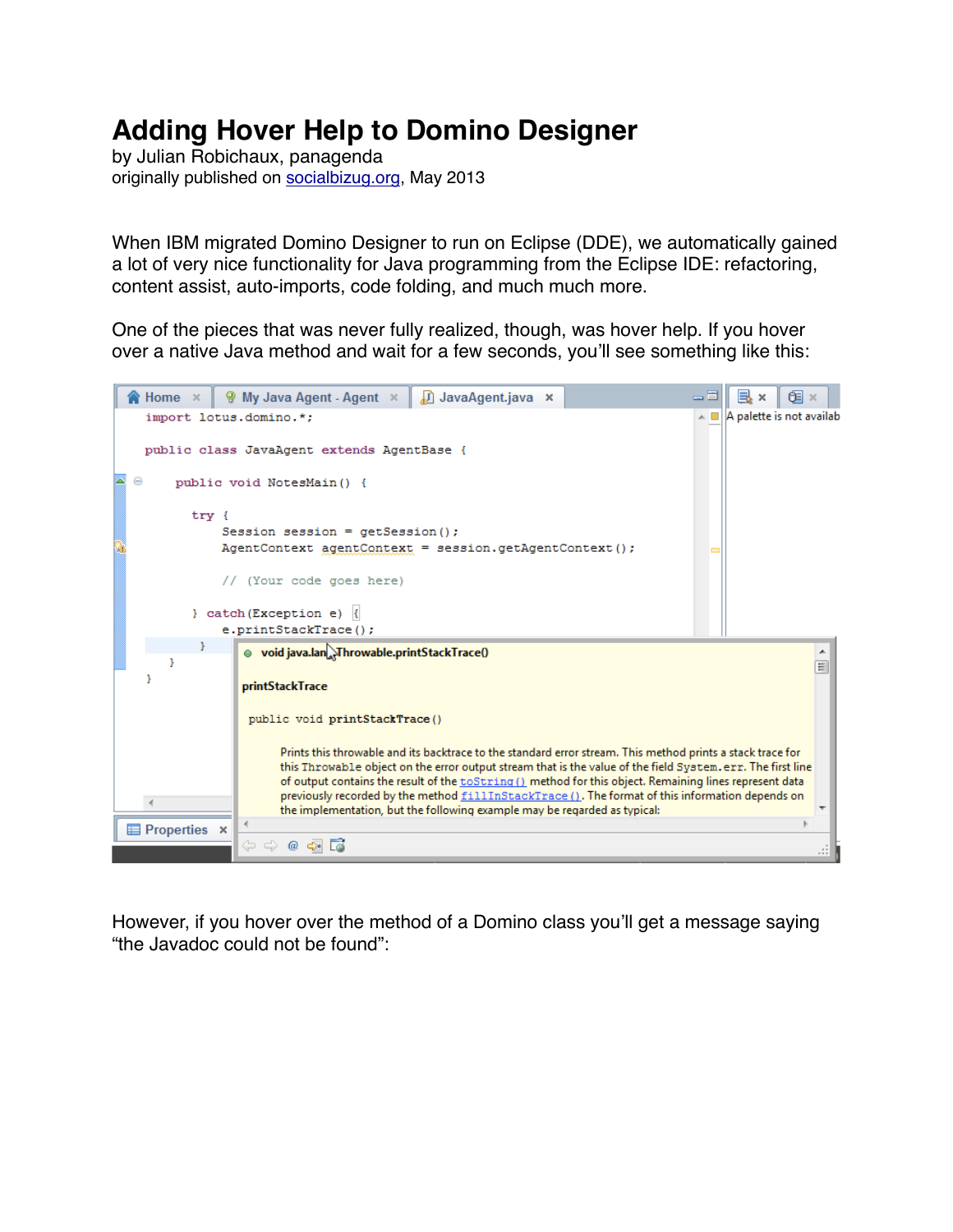

But wait, you can fix that!

You can tell Eclipse (and therefore DDE) where to look for Javadocs. However, since IBM has never (and still does not) produce Javadocs for the Domino java classes, and because we also do not have the source code for these classes, we can't just run the Javadoc tool against Notes.jar and generate what we need. There are other tricks involved.

Enter the Domino Javadoc Generator. This is a Sourceforge project created by Ferdinand Prantl way back in 2006 to address the very issue of missing Domino Javadocs. It is an ANT script and a Java utility that work together to to the following:

extract a list of Domino Java classes and methods extract the descriptions of classes and methods from Domino Designer help combine those things together into a proper Javadoc file

Here is how you integrate that into DDE.

## **Step 1**

Go to [http://domino-javadoc.sourceforge.net](http://domino-javadoc.sourceforge.net/) and download domino-javadoc-0.4-out.zip from the main page (this file is referenced and linked to several times on the page). It is a pre-built set of Javadocs, so you don't have to go through the extraction process and ANT script setup yourself.

## **Step 2**

Inside the zip file, there is a file called Notes7-pseudo-javadoc.zip. Extract that file to a path on your hard drive that is permanent. In other words, don't put it in your temp directory where it might get deleted. The Notes jvm folder was a logical choice for me.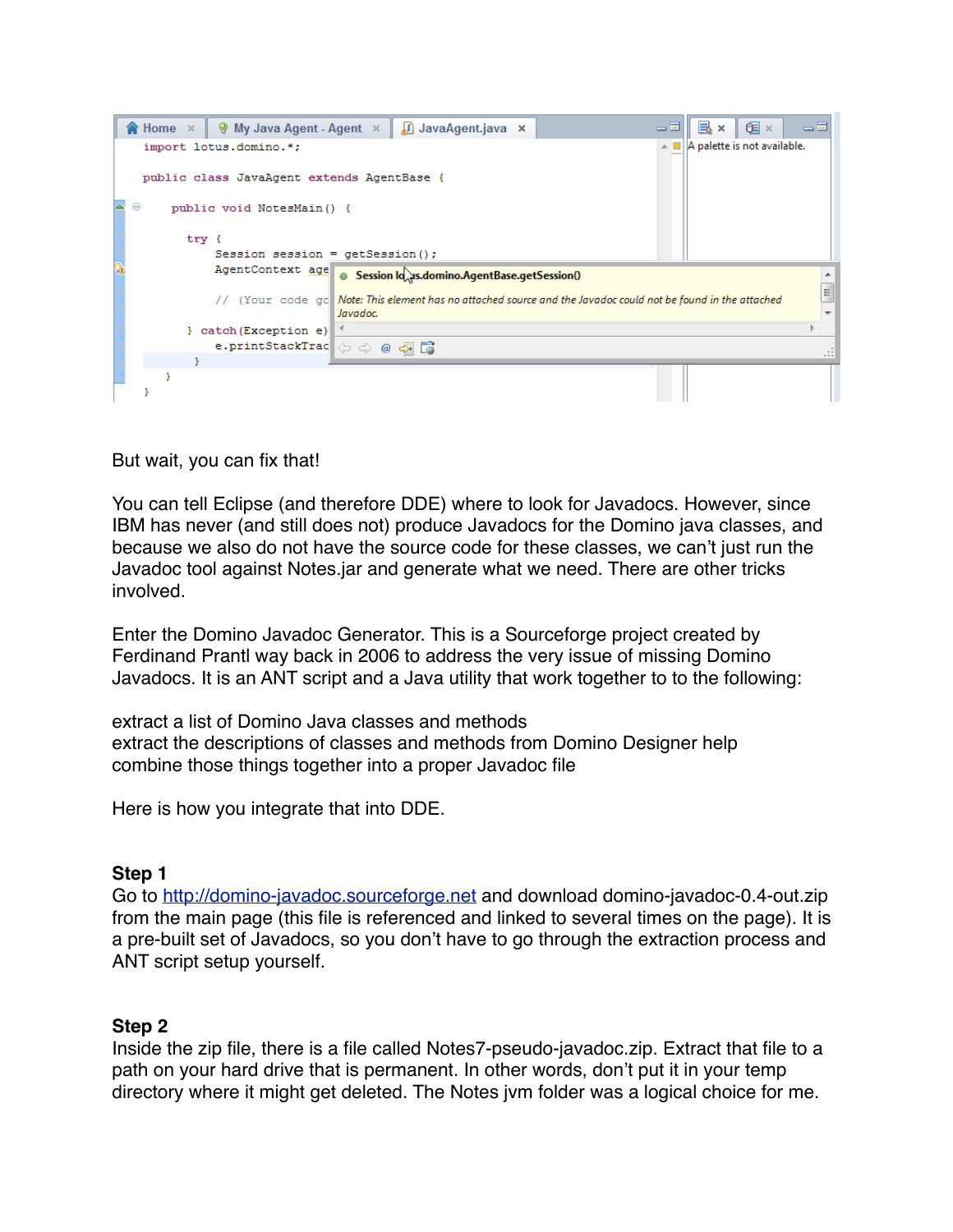**Step 3** Open DDE and:

choose the menu option File - Preferences navigate to Java - Installed JRE's in the left-hand panel highlight the "jvm" JRE and click "Edit"

| <b>C</b> Preferences                                                                                                                                           |                                                                                                                                                          |                                            |                      | $-1$<br>$\Box$                                              |
|----------------------------------------------------------------------------------------------------------------------------------------------------------------|----------------------------------------------------------------------------------------------------------------------------------------------------------|--------------------------------------------|----------------------|-------------------------------------------------------------|
| type filter text                                                                                                                                               | <b>Installed JREs</b>                                                                                                                                    |                                            |                      | $\Leftrightarrow$ $\star$ $\Leftrightarrow$ $\star$ $\star$ |
| $\triangleright$ Accounts<br>$\triangleright$ Ant<br><b>Basic Notes Client Confic</b><br>$\triangleright$ Calendar and To Do<br><b>Composite Application E</b> | Add, remove or edit JRE definitions. By default, the checked JRE is added to the build path<br>of newly created Java projects.<br><b>Installed JREs:</b> |                                            |                      |                                                             |
| Þ<br>$\triangleright$ Connections                                                                                                                              | Name                                                                                                                                                     | Location                                   | Type                 | Add                                                         |
| Contacts<br>Ξ                                                                                                                                                  | $\nabla$ alivm<br>Notes 8.5.1 VM (locked)                                                                                                                | C:\Lotus\Notes9\jvm<br>C:\Lotus\Notes9\jvm | Standard<br>Standard | Edit                                                        |
| $\triangleright$ Domino Designer<br>Feeds                                                                                                                      |                                                                                                                                                          |                                            |                      | Duplicate                                                   |
| <b>Fonts and Colors</b>                                                                                                                                        |                                                                                                                                                          |                                            |                      | Remove                                                      |
| <b>Seneral</b>                                                                                                                                                 |                                                                                                                                                          |                                            |                      |                                                             |
| Home Portal Account                                                                                                                                            |                                                                                                                                                          |                                            |                      | Search                                                      |
| $\triangleright$ Install/Update                                                                                                                                |                                                                                                                                                          |                                            |                      |                                                             |
| ⊿ Java                                                                                                                                                         |                                                                                                                                                          |                                            |                      |                                                             |
| $\triangleright$ Appearance<br>$\triangleright$ Build Path                                                                                                     |                                                                                                                                                          |                                            |                      |                                                             |
| Code Style<br>⊳                                                                                                                                                |                                                                                                                                                          |                                            |                      |                                                             |
| Compiler<br>▷                                                                                                                                                  |                                                                                                                                                          |                                            |                      |                                                             |
| Debug<br>Þ                                                                                                                                                     |                                                                                                                                                          |                                            |                      |                                                             |
| $\triangleright$ Editor                                                                                                                                        |                                                                                                                                                          |                                            |                      |                                                             |
| <b>Installed JREs</b>                                                                                                                                          |                                                                                                                                                          |                                            |                      |                                                             |
| <b>JUnit</b><br>ЬŚ                                                                                                                                             |                                                                                                                                                          |                                            |                      |                                                             |
| <b>Properties Files Editor</b>                                                                                                                                 |                                                                                                                                                          |                                            |                      |                                                             |
| $\triangleright$ JavaScript                                                                                                                                    | m.<br>€                                                                                                                                                  |                                            | Þ                    |                                                             |
| <b>Live Text</b><br>$\overline{\phantom{a}}$<br>Ш<br>Þ                                                                                                         |                                                                                                                                                          |                                            |                      |                                                             |
| ∢                                                                                                                                                              |                                                                                                                                                          |                                            |                      |                                                             |
| OK<br>Cancel                                                                                                                                                   |                                                                                                                                                          |                                            |                      |                                                             |

## **Step 4**

In the "JRE system libraries" list, scroll down to Notes.jar and select it.

If you expand the Notes.jar entry, you will see that the current Javadoc Location is "[http://java.sun.com/javase/6/docs/api"](http://java.sun.com/javase/6/docs/api). This is obviously incorrect.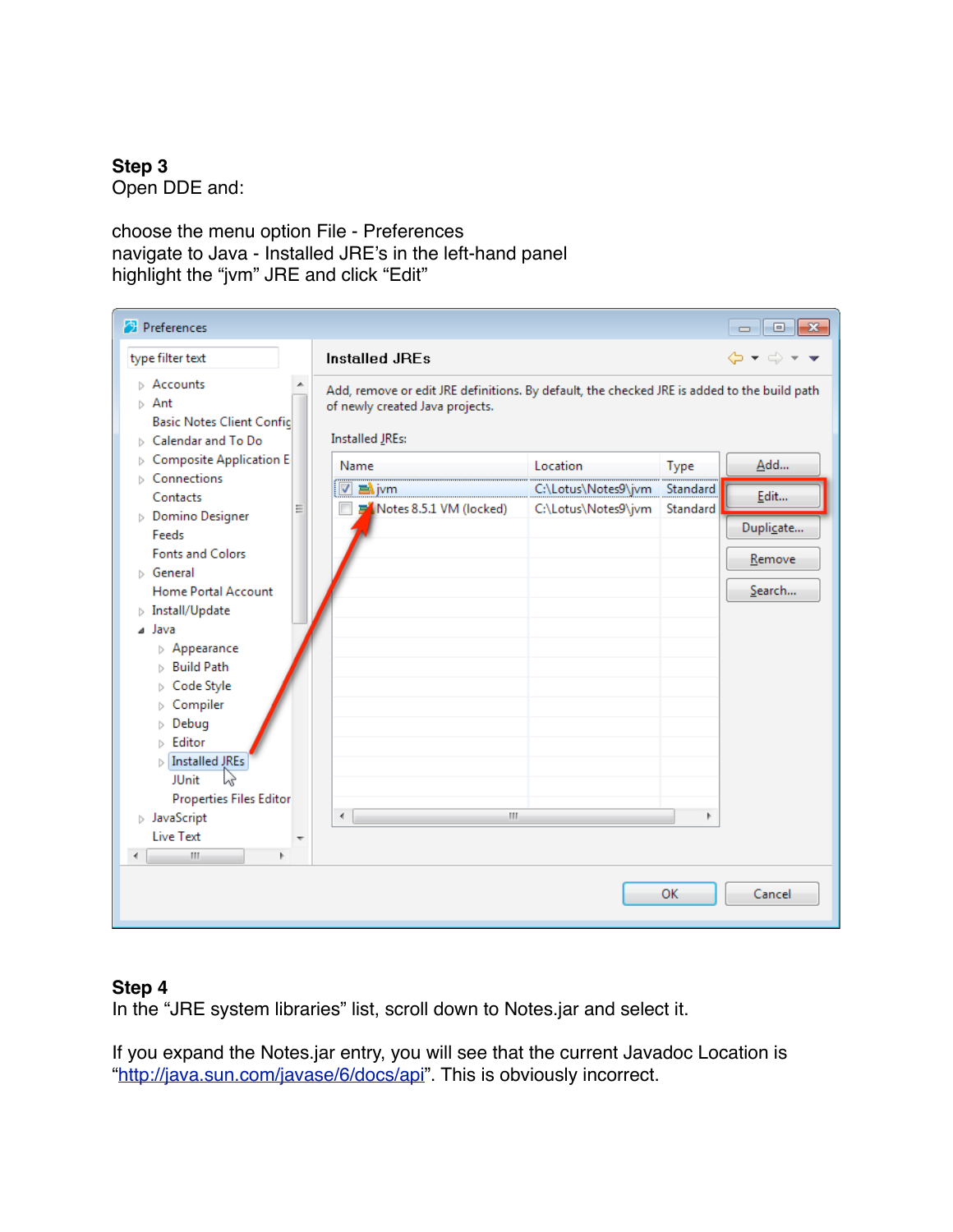| <b>B</b> Edit JRE                                                                                                                                                                               |                                                                                                      |                                       | -0<br>$\Box$           |  |  |
|-------------------------------------------------------------------------------------------------------------------------------------------------------------------------------------------------|------------------------------------------------------------------------------------------------------|---------------------------------------|------------------------|--|--|
| <b>JRE Definition</b><br>Specify attributes for a JRE                                                                                                                                           |                                                                                                      |                                       |                        |  |  |
| JRE home:<br>JRE name:<br>Default VM Arguments:                                                                                                                                                 | C:\Lotus\Notes9\jvm<br>jvm                                                                           |                                       | Directory              |  |  |
| JRE system libraries:                                                                                                                                                                           |                                                                                                      |                                       |                        |  |  |
| C:\Lotus\Notes9\jvm\lib\ext\ibmjceprovider.jar<br>010<br>Þ<br>C:\Lotus\Notes9\jvm\lib\ext\ibmpkcs11impl.jar<br>010<br>▷<br>010<br>Þ                                                             | ▲                                                                                                    | Add External JARs<br>Javadoc Location |                        |  |  |
| C:\Lotus\Notes9\jvm\lib\ext\IBMSecureRandom.jar<br>C:\Lotus\Notes9\jvm\lib\ext\JavaDiagnosticsCollector.jar<br>010<br>▷<br>Source Attachment<br>C:\Lotus\Notes9\jvm\lib\ext\localedata.jar<br>D |                                                                                                      |                                       |                        |  |  |
| C:\Lotus\Notes9\jvm\lib\ext\njempcl.jar<br>ь<br>ou C:\Lotus\Notes9\jvm\lib\ext\Notes.jar<br>┛                                                                                                   |                                                                                                      |                                       | Remove                 |  |  |
| Source attachment: (none)<br>Ξ                                                                                                                                                                  |                                                                                                      |                                       | $U_{p}$                |  |  |
| Þ                                                                                                                                                                                               | @ Javadoc location: http://java.sun.com/javase/6/docs/api/<br>C:\Lotus\Notes9\jvm\lib\ext\websvc.jar |                                       | Down                   |  |  |
| D                                                                                                                                                                                               | G:\Lotus\Notes9\jvm\lib\ext\xsp.http.bootstrap.jar                                                   |                                       | <b>Restore Default</b> |  |  |
|                                                                                                                                                                                                 |                                                                                                      |                                       |                        |  |  |
| Finish<br>Cancel                                                                                                                                                                                |                                                                                                      |                                       |                        |  |  |

# **Step 5**

With Notes.jar selected, click the "Javadoc Location…" button. In the dialog that appears, choose "Javadoc in archive" and use the "Browse" button to indicate where the Notes7-pseudo-javadoc.zip file is located (this should go in the "Archive path" text box).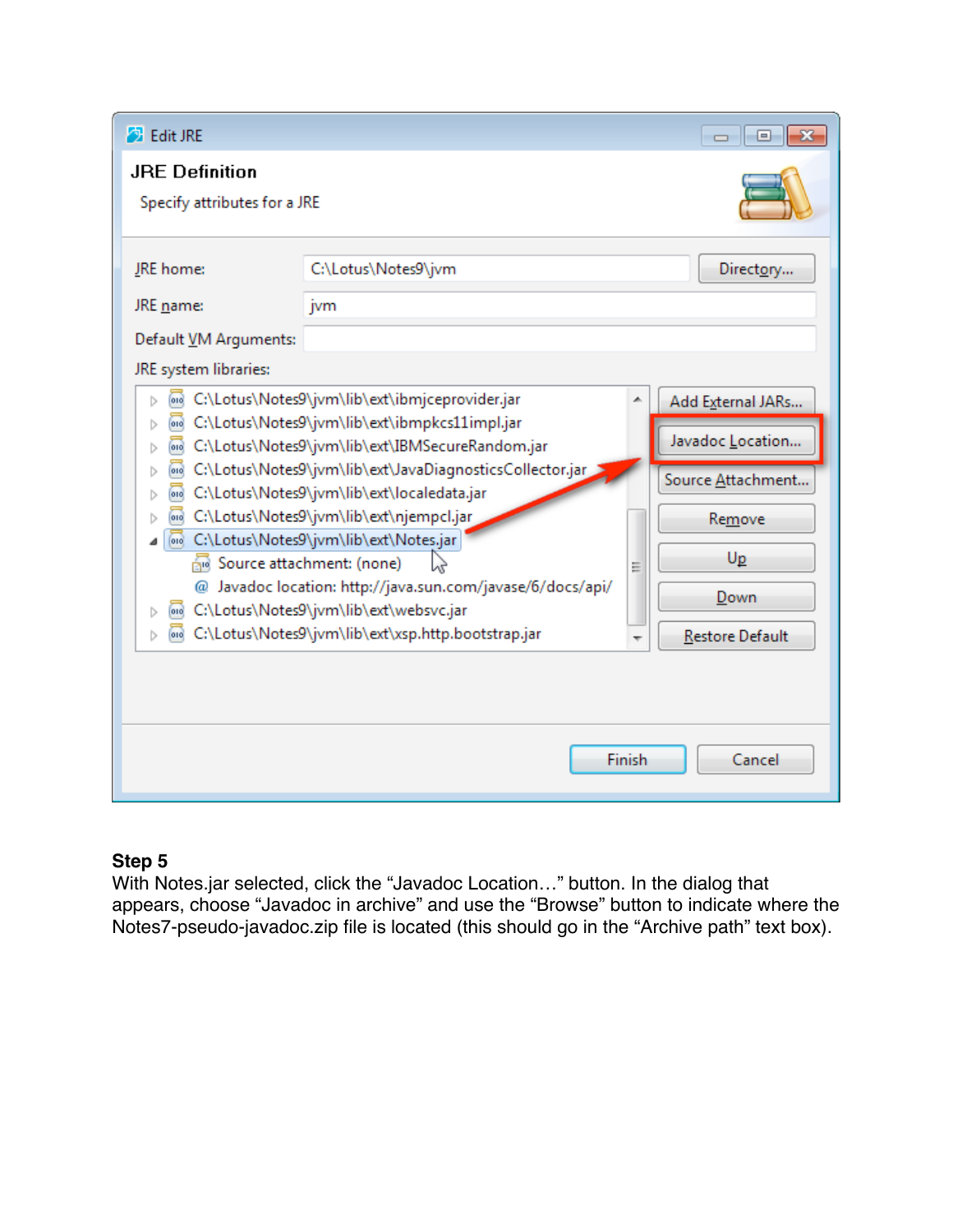|                                                                                             | Javadoc For 'C:\Lotus\Notes9\jvm\lib\ext\Notes.jar'             | - -      |  |  |  |
|---------------------------------------------------------------------------------------------|-----------------------------------------------------------------|----------|--|--|--|
| Javadoc URL (e.g. 'http://www.sample-url.org/doc/' or 'file:/c:/myworkspace/myproject/doc') |                                                                 |          |  |  |  |
|                                                                                             | Javadoc location path:   http://java.sun.com/javase/6/docs/api/ | Browse   |  |  |  |
|                                                                                             |                                                                 | Validate |  |  |  |
| Javadoc in archive                                                                          |                                                                 |          |  |  |  |
|                                                                                             | ◉ External file<br>Workspace file                               |          |  |  |  |
| Archive path:                                                                               | C:\Lotus\Notes9\jvm\Notes7-pseudo-javadoc.zip                   | Browse   |  |  |  |
| Path within archive:                                                                        |                                                                 | Browse   |  |  |  |
|                                                                                             |                                                                 | Validate |  |  |  |
|                                                                                             |                                                                 |          |  |  |  |
|                                                                                             |                                                                 |          |  |  |  |
|                                                                                             | ок                                                              | Cancel   |  |  |  |

Then click "OK" and "Finish" as many times as it takes to save your changes and back all the way out to DDE.

Now your hover help in DDE should be much more… helpful.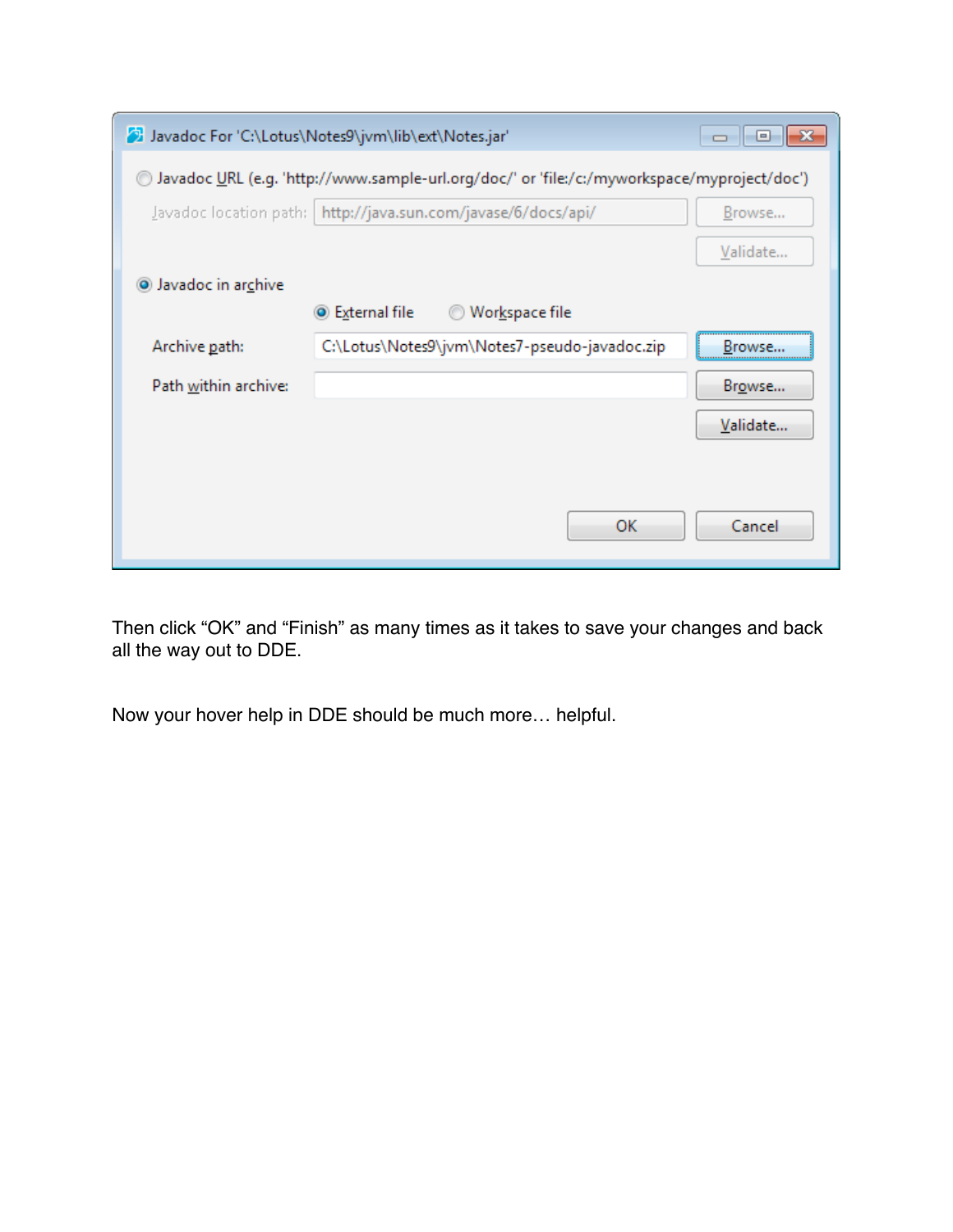

#### **Notes on this process:**

I am certainly not the first one to have done this, so I am not trying to take credit for a new discovery. I'm just giving you the steps involved. A search for "eclipse add javadoc" will produce similar steps, and at least one Domino blogger has also written about this [\(http://devblog.virtage.com/2013/03/add-missing-javadoc-to-lotus-domino-designer](http://devblog.virtage.com/2013/03/add-missing-javadoc-to-lotus-domino-designer-help/)[help\)](http://devblog.virtage.com/2013/03/add-missing-javadoc-to-lotus-domino-designer-help/).

If you get error messages about the Javadoc package not being valid, check two things: (1) make sure you are pointing to Notes7-pseudo-javadoc.zip and not [domino](http://prdownloads.sourceforge.net/domino-javadoc/domino-javadoc-0.4-out.zip?download)[javadoc-0.4-out.zip](http://prdownloads.sourceforge.net/domino-javadoc/domino-javadoc-0.4-out.zip?download), and (2) try putting the javadoc.zip file on a path with no spaces.

The Domino Javadocs we downloaded and used in this article were generated in Notes 7. Feel free to follow the instructions on the Sourceforge website to generate a brand new batch of Javadocs from Notes 9. Between Notes 7 and Notes 9 I think there are only about 30 or so new Java methods (I am sure someone will correct me if I'm wrong), so for me the Notes 7 docs were close enough.

#### **Addendum**

While you are in the process of adding Javadoc locations in DDE, you might want to consider downloading the Java SE Javadocs from the Oracle website ([http://](http://www.oracle.com/technetwork/java/javase/downloads/index.html#docs) [www.oracle.com/technetwork/java/javase/downloads/index.html#docs\)](http://www.oracle.com/technetwork/java/javase/downloads/index.html#docs) and adjusting the lookup for vm.jar and rt.jar to point to a local Javadoc file instead of a URL. This will make the hover help for standard Java classes work much faster because it will search locally rather than accessing the Oracle website over and over.